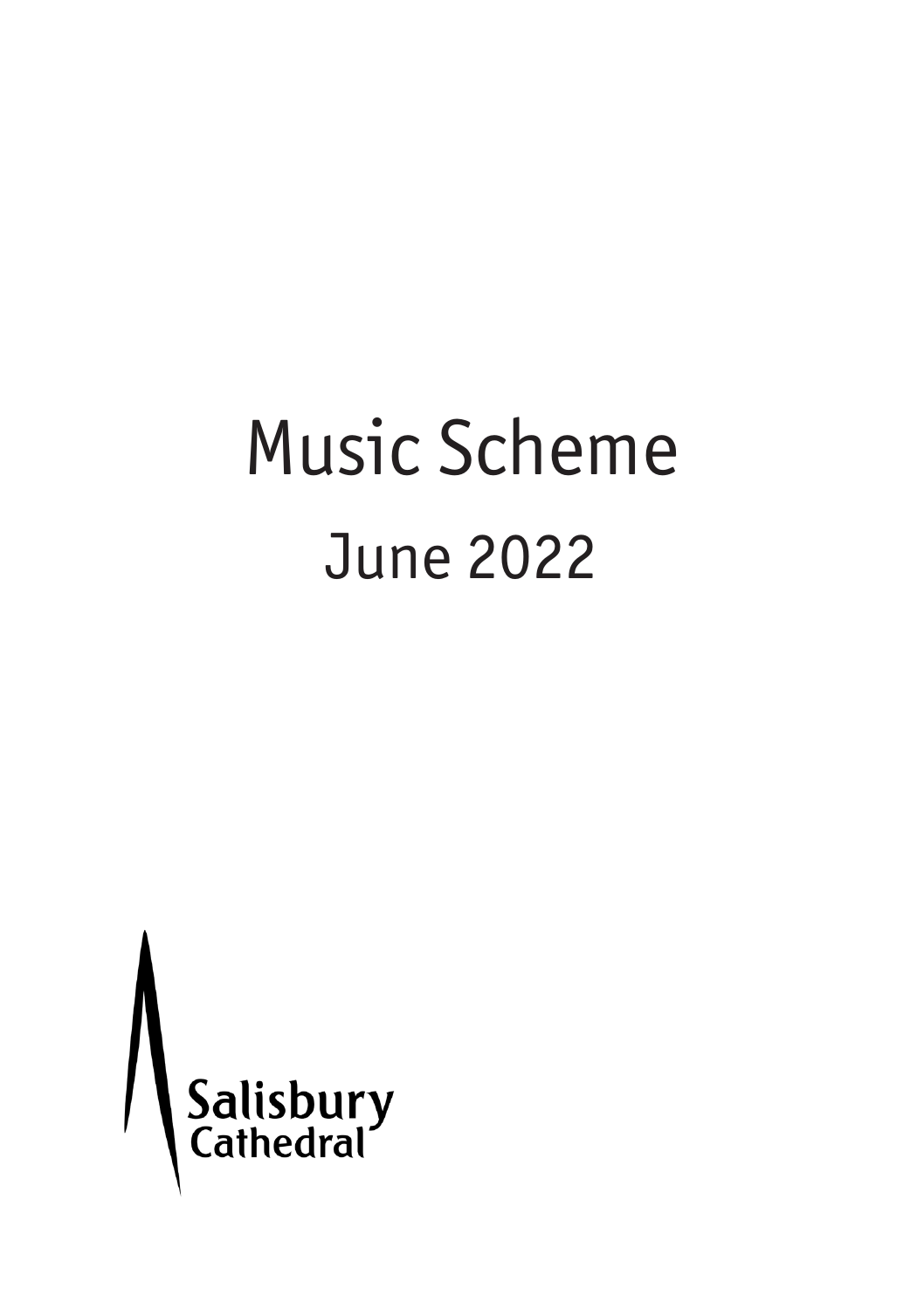# Week Beginning 29 May 2022

| <b>Sunday 29</b><br>08:00<br>09:15<br>10:30 | <b>The Seventh Sunday of Easter</b><br>Holy Communion CW Order Two, Trinity Chapel<br>President Canon Edward Probert, Chancellor<br>Morning Prayer said, Trinity Chapel<br>The Eucharist marking the start of Salisbury International Arts Festival*<br>sung by the Blythburgh Singers<br>President The Revd Maggie Guillebaud<br>Preacher Canon Edward Probert, Chancellor<br>Acts 16: 16-34 • John 17: 20-end<br>Darke in E . Hurd Love bade me welcome<br>Hymns 352, 134, 271, 443 |
|---------------------------------------------|---------------------------------------------------------------------------------------------------------------------------------------------------------------------------------------------------------------------------------------------------------------------------------------------------------------------------------------------------------------------------------------------------------------------------------------------------------------------------------------|
| 13:00<br>14:00                              | <b>Baptism of Elsi Rose Palmer Font</b><br><b>Oak Apple Day Ceremony</b>                                                                                                                                                                                                                                                                                                                                                                                                              |
| 16:30                                       | <b>Choral Evensong*</b> sung by the Blythburgh Singers<br>Preacher The Revd Pete Atkinson, Minor Canon for Young People<br>Isaiah 44: $1-8$ • Ephesians 4: 7-16<br>Clucas Responses . Psalm 68: 1-12<br>Stanford in $C \bullet$ Finzi God is gone up 195<br>Hymn 332                                                                                                                                                                                                                  |
| <b>Monday 30</b>                            | Josephine Butler, social reformer, 1906                                                                                                                                                                                                                                                                                                                                                                                                                                               |
| 07:30<br>07:50<br>17:30                     | <b>Morning Prayer Trinity Chapel</b><br><b>Holy Communion Trinity Chapel</b><br>Choral Evensong on the Eve of the Visitation of the Blessed Virgin Mary<br>to Elizabeth sung by the Cathedral Chamber Choir<br>Plainsong Responses . Psalm 148 . Office Hymn 186<br>Willært Magnificat (tone vi) . Nunc dimittis (tone vi)<br>George Arthur Hidden God                                                                                                                                |
| <b>Tuesday 31</b>                           | Visitation of the Blessed Virgin Mary to Elizabeth                                                                                                                                                                                                                                                                                                                                                                                                                                    |
| 07:30                                       | <b>Morning Prayer Trinity Chapel</b>                                                                                                                                                                                                                                                                                                                                                                                                                                                  |
| 07:50<br>12:00                              | <b>Holy Communion Trinity Chapel</b><br>Holy Communion CW Order One, Trinity Chapel                                                                                                                                                                                                                                                                                                                                                                                                   |
| 17:30                                       | The Eucharist for the Visitation of the Blessed Virgin Mary to Elizabeth<br>President Canon Nigel Davies, Vicar of the Close<br>Preacher Canon Edward Probert, Chancellor<br>Romans 12: 9-16 . Luke 1: 39-49<br>Thorne Mass of St Thomas . Hymns 161 (t.385), 182, 166 (t.195)                                                                                                                                                                                                        |
| <b>Wednesday 1</b>                          | Justin, martyr, c. 165                                                                                                                                                                                                                                                                                                                                                                                                                                                                |
| 07:30<br>07:50<br>11:30<br>15:30<br>17:30   | <b>Morning Prayer Trinity Chapel</b><br><b>Holy Communion Trinity Chapel</b><br><b>Funeral of Tony Peace Quire</b><br><b>Weekly Reflection Online</b><br>Choral Evensong sung by Cappella Nova<br>Smith Responses . Psalm 6 . Office Hymn 224<br>Stanford in A · Gjeilo Northern Lights                                                                                                                                                                                               |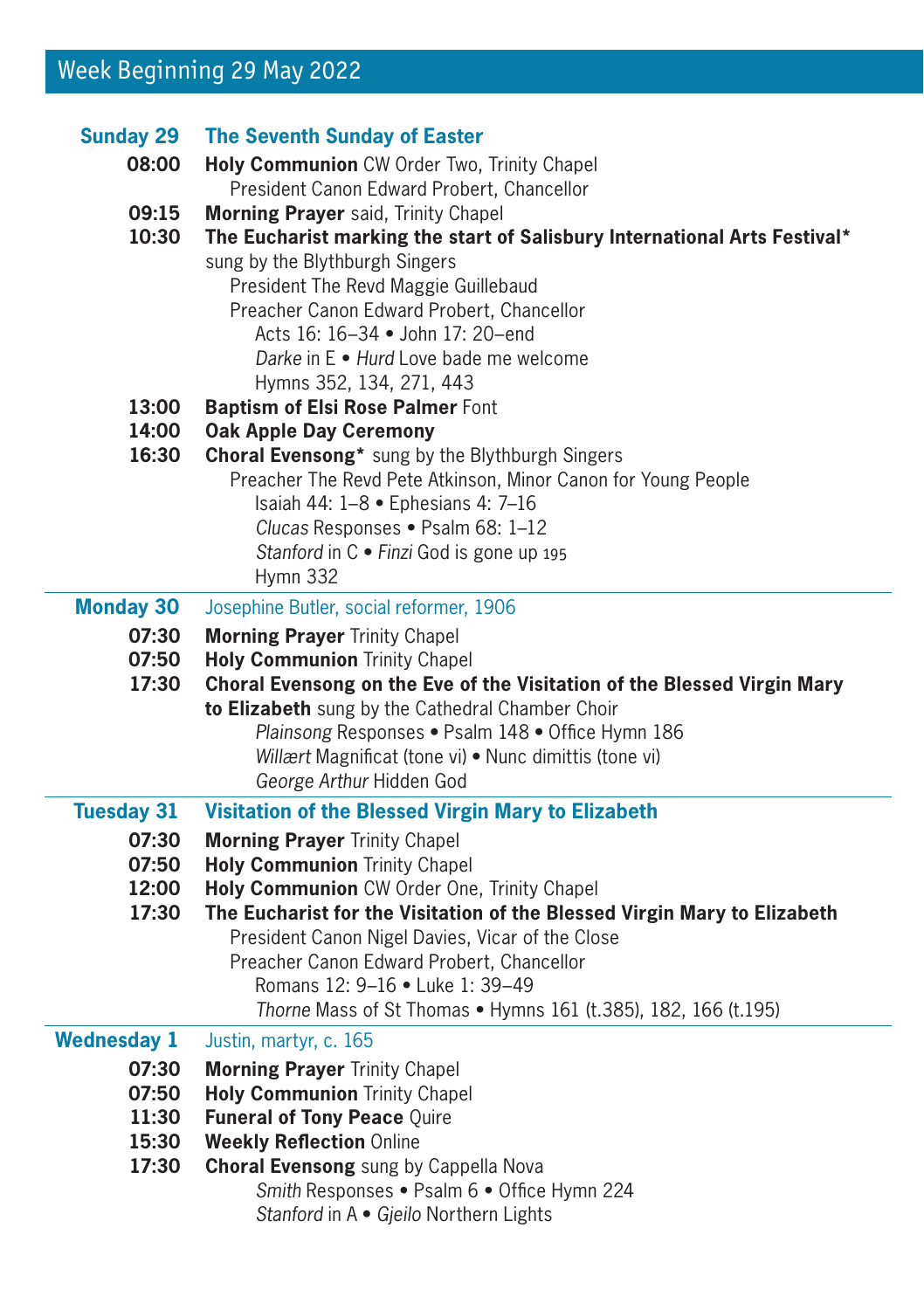| <b>Thursday 2</b> | <b>Bank Holiday</b>                                                               |
|-------------------|-----------------------------------------------------------------------------------|
| 08:30             | <b>Morning Prayer Trinity Chapel</b>                                              |
| 08:50             | <b>Holy Communion Trinity Chapel</b>                                              |
| 12:00             | Holy Communion BCP 1662, Trinity Chapel                                           |
| 17:30             | Choral Evensong sung by the Harsnett Choir                                        |
|                   | Rose Responses . Psalm 12                                                         |
|                   | Smart in F • Hewitt Jones In our service                                          |
| <b>Friday 3</b>   | <b>Bank Holiday</b>                                                               |
| 08:30             | <b>Morning Prayer Trinity Chapel</b>                                              |
| 08:50             | <b>Holy Communion Trinity Chapel</b>                                              |
| 17:30             | Choral Evensong sung by the Harsnett Choir                                        |
|                   | Rose Responses . Psalm 18: 1-15                                                   |
|                   | Stanford in A · Parry I was glad 252                                              |
| <b>Saturday 4</b> |                                                                                   |
| 08:30             | <b>Morning Prayer Trinity Chapel</b>                                              |
| 08:50             | <b>Holy Communion Trinity Chapel</b>                                              |
| 15:00             | Evening Prayer said, Chapel of St Edmund and St Thomas<br>Psalms 22, 23           |
| 16:00             | A Service of Thanksgiving and Celebration on The Queen's Platinum Jubilee         |
|                   | sung by the St John Singers                                                       |
|                   | Preacher The Right Revd Karen Gorham, Bishop of Sherborne                         |
|                   | Joshua 1: 1-9 . Luke 22: 24-30                                                    |
|                   | Hewitt Jones In our service • Psalm 121                                           |
|                   | Parry I was glad 252                                                              |
| <b>Sunday 5</b>   | <b>Pentecost</b>                                                                  |
| 08:00             | Holy Communion CW Order Two, Trinity Chapel                                       |
|                   | President Canon Anna Macham, Precentor                                            |
| 09:15             | Morning Prayer said, Trinity Chapel                                               |
|                   | Psalm 36: 5-10                                                                    |
| 10:30             | The Eucharist* sung by the Choir of St Andrew's, Fulham Fields                    |
|                   | President Canon Anna Macham, Precentor                                            |
|                   | Preacher The Revd Maggie Guillebaud                                               |
|                   |                                                                                   |
|                   | Acts 2: 1-21 . Romans 8: 14-17 . John 14: 8-17                                    |
|                   | Sumsion in F . Byrd Ave verum corpus 62                                           |
|                   | Hymns 137, 140, 431, A&M236                                                       |
| 16:30             | Choral Evensong* sung by the Choir of St Andrew's, Fulham Fields                  |
|                   | Preacher Canon Nigel Davies, Vicar of the Close                                   |
|                   | Exodus 33: 7-20 • 2 Corinthians 3: 4-end                                          |
|                   | Rose Responses . Psalm 33: 1-12                                                   |
|                   | Aston in B flat • Stanford O for a closer walk with God 486 (6)<br>Hymn 139 (t.i) |

**Services marked \* will be live-streamed at www.salisburycathedral.org.uk Service Information: www.salisburycathedral.org**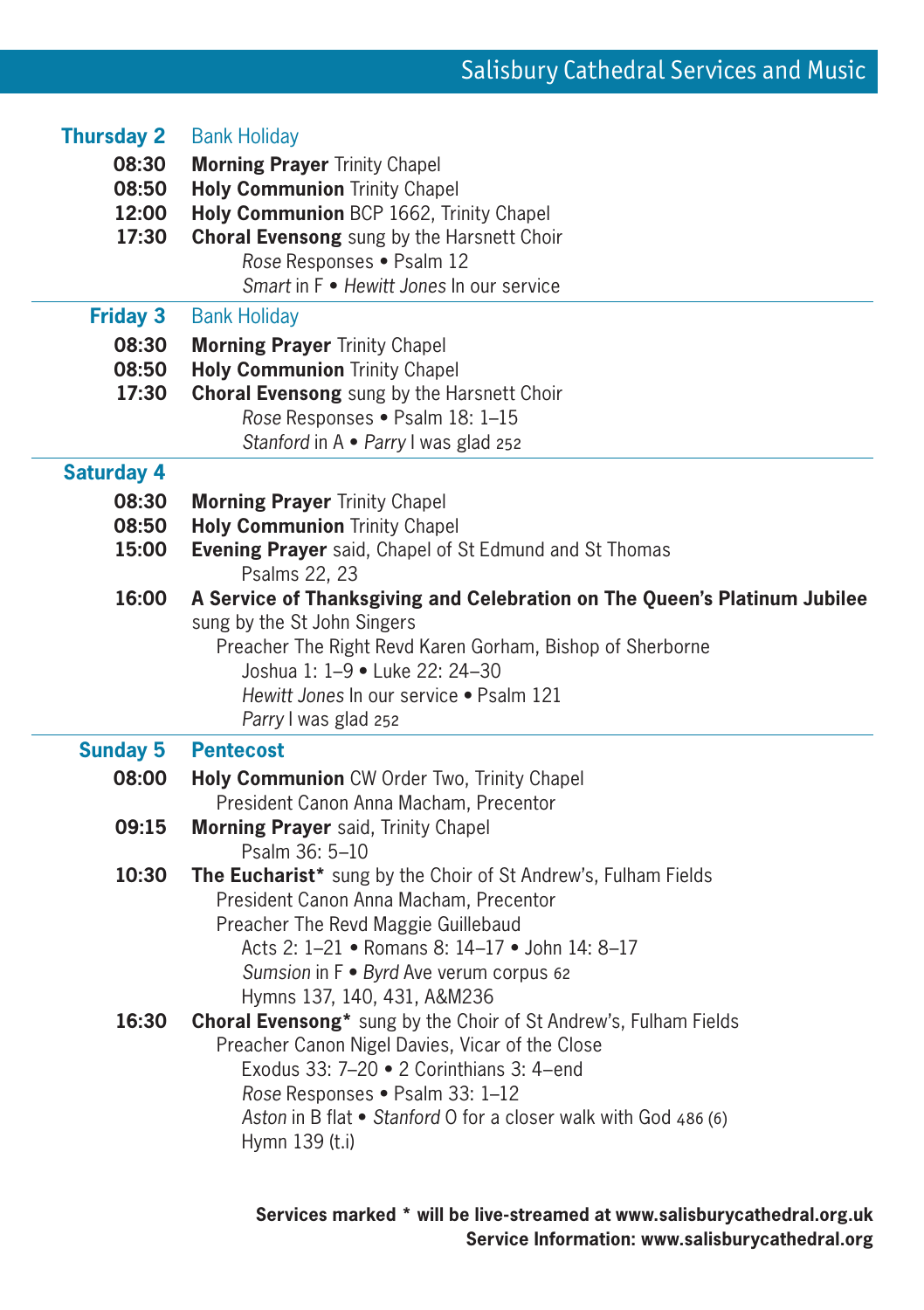# Week Beginning 5 June 2022

| <b>Sunday 5</b><br>08:00 | <b>Pentecost</b><br>Holy Communion CW Order Two, Trinity Chapel                                                                                                                                                                                                                         |
|--------------------------|-----------------------------------------------------------------------------------------------------------------------------------------------------------------------------------------------------------------------------------------------------------------------------------------|
| 09:15                    | President Canon Anna Macham, Precentor<br>Morning Prayer said, Trinity Chapel                                                                                                                                                                                                           |
|                          | Psalm 36: 5-10                                                                                                                                                                                                                                                                          |
| 10:30                    | The Eucharist* sung by the Choir of St Andrew's, Fulham Fields<br>President Canon Anna Macham, Precentor<br>Preacher The Revd Maggie Guillebaud<br>Acts 2: 1-21 • Romans 8: 14-17 • John 14: 8-17<br>Sumsion in F . Byrd Ave verum corpus 62<br>Hymns 137, 140, 431, A&M236             |
| 16:30                    | Choral Evensong* sung by the Choir of St Andrew's, Fulham Fields<br>Preacher Canon Nigel Davies, Vicar of the Close<br>Exodus 33: 7-20 . 2 Corinthians 3: 4-end<br>Rose Responses . Psalm 33: 1-12<br>Aston in B flat . Stanford O for a closer walk with God 486 (6)<br>Hymn 139 (t.i) |
| <b>Monday 6</b>          |                                                                                                                                                                                                                                                                                         |
| 07:30                    | <b>Morning Prayer Trinity Chapel</b>                                                                                                                                                                                                                                                    |
| 07:50                    | <b>Holy Communion Trinity Chapel</b>                                                                                                                                                                                                                                                    |
| 10:00                    | <b>Contemplative Prayer Group Trinity Chapel</b>                                                                                                                                                                                                                                        |
| 17:30                    | <b>Choral Evensong</b><br>Clucas Responses . Psalms 32-34                                                                                                                                                                                                                               |
|                          | Stanford in B flat . Hurford Litany to the Holy Spirit 321                                                                                                                                                                                                                              |
|                          |                                                                                                                                                                                                                                                                                         |
| <b>Tuesday 7</b>         |                                                                                                                                                                                                                                                                                         |
| 07:30<br>07:50           | <b>Morning Prayer Trinity Chapel</b>                                                                                                                                                                                                                                                    |
| 12:00                    | <b>Holy Communion Trinity Chapel</b><br>Holy Communion CW Order One, Trinity Chapel                                                                                                                                                                                                     |
| 17:30                    | <b>Choral Evensong</b>                                                                                                                                                                                                                                                                  |
|                          | Clucas Responses . Psalm 37                                                                                                                                                                                                                                                             |
|                          | Tallis Short Service . Byrd Teach me, O Lord 509                                                                                                                                                                                                                                        |
| <b>Wednesday 8</b>       | Thomas Ken, bishop, nonjuror, hymn writer, 1711                                                                                                                                                                                                                                         |
| 07:30                    | <b>Morning Prayer Trinity Chapel</b>                                                                                                                                                                                                                                                    |
| 07:50                    | <b>Holy Communion Trinity Chapel</b>                                                                                                                                                                                                                                                    |
| 15:30                    | <b>Weekly Reflection Online</b>                                                                                                                                                                                                                                                         |
| 17:30                    | Evening Prayer said, Trinity Chapel                                                                                                                                                                                                                                                     |
|                          | Psalms 41-43                                                                                                                                                                                                                                                                            |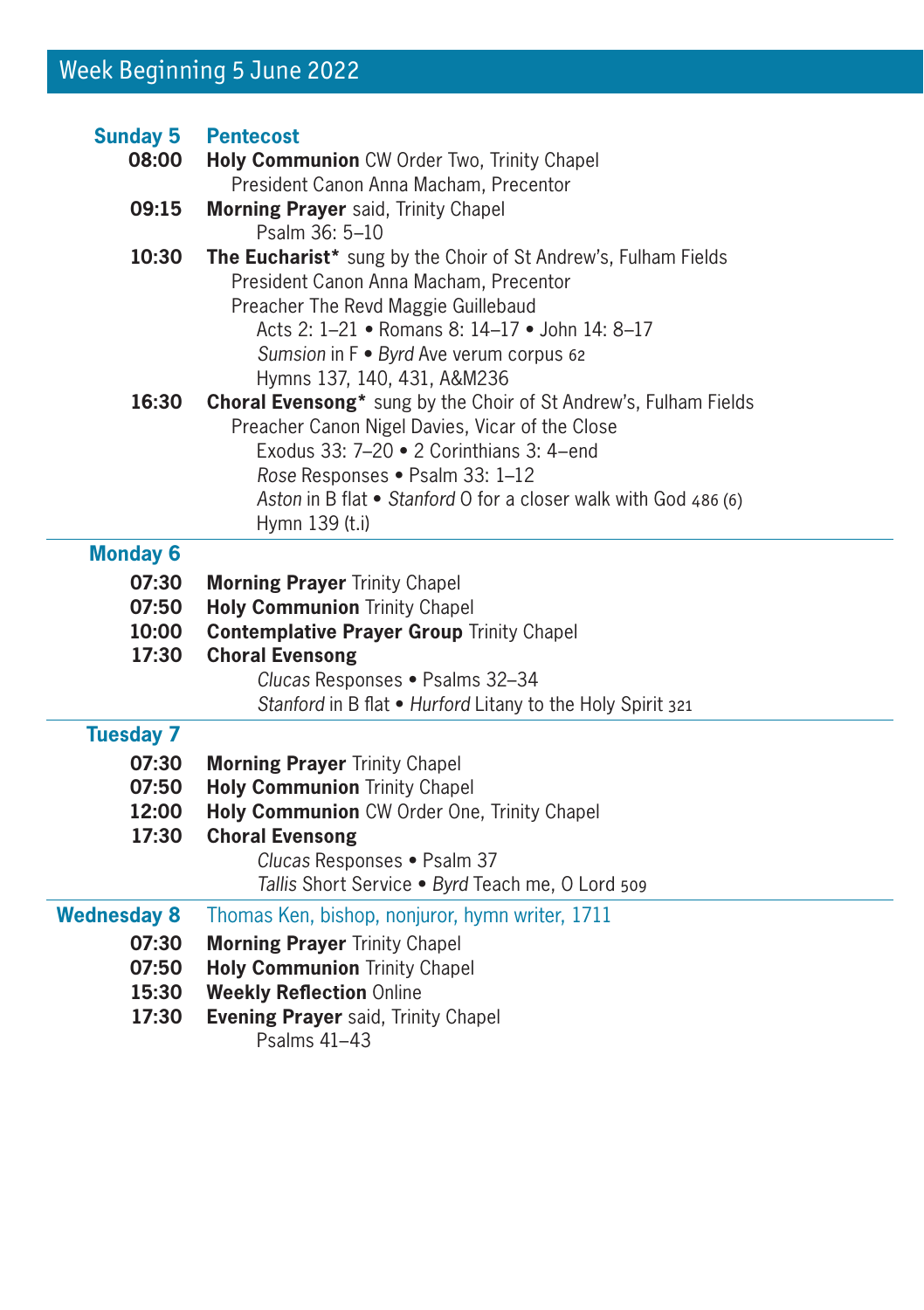| <b>Thursday 9</b>  | Columba, abbot, missionary, 597                                           | <b>CANTORIS</b> |
|--------------------|---------------------------------------------------------------------------|-----------------|
| 07:30              | <b>Morning Prayer Trinity Chapel</b>                                      |                 |
| 07:50              | <b>Holy Communion Trinity Chapel</b>                                      |                 |
| 12:00              | Holy Communion BCP 1662, Trinity Chapel                                   |                 |
| 17:30              | <b>Choral Evensong</b>                                                    |                 |
|                    | Reading Responses . Psalms 47-49 . Office Hymn 457                        |                 |
|                    | Ireland in F . Vaughan Williams The Song of the Tree of Life 539          |                 |
| <b>Friday 10</b>   |                                                                           |                 |
| 07:30              | <b>Morning Prayer</b> Chapel of St Edmund and St Thomas                   |                 |
| 07:50              | Holy Communion Chapel of St Edmund and St Thomas                          |                 |
| 09:00              | <b>Salisbury Cathedral School Assembly</b>                                |                 |
| 17:30              | Choral Evensong on the Eve of Barnabas the Apostle sung by the Lay Vicars |                 |
|                    | Moore Responses (ATB) . Psalm 1 . Office Hymn 214 (t.ii)                  |                 |
|                    | Halls Second Service . Byrd Gloria tibi, Domine 189                       |                 |
| 19:30              | <b>Bath Philharmonia: FLARE!</b>                                          |                 |
| <b>Saturday 11</b> | <b>Barnabas the Apostle</b>                                               |                 |
| 08:30              | <b>Morning Prayer</b> Trinity Chapel                                      |                 |
| 08:50              | <b>Holy Communion Trinity Chapel</b>                                      |                 |
| 17:30              | Festal Evensong for Barnabas the Apostle sung by the Lay Vicars           |                 |
|                    | Acts 11: 19-end . John 15: 12-17                                          |                 |
|                    | Rose Responses (ATB) · Psalm 15 · Office Hymn 167                         |                 |
|                    | Moore First Service . Harris Holy is the true light 226                   |                 |
|                    | Hymn 413 · Boulanger Prélude                                              |                 |
| <b>Sunday 12</b>   | <b>Trinity Sunday</b>                                                     |                 |
| 08:00              | <b>Holy Communion</b> CW Order Two, Trinity Chapel                        |                 |
|                    | President The Very Revd Nicholas Papadopulos, Dean                        |                 |
| 09:15              | <b>Choral Mattins</b> sung by the Lay Vicars                              |                 |
|                    | Lloyd Responses . Plainsong Venite . Psalm 29                             |                 |
|                    | Plainsong Canticles . Wood Great Lord of Lords 202                        |                 |
|                    | Hymn 466 · Bull Gloria tibi trinitas                                      |                 |
| 10:30              | The Eucharist marking the conclusion of                                   |                 |
|                    | <b>Salisbury International Arts Festival*</b>                             |                 |
|                    | President Canon Edward Probert, Chancellor                                |                 |
|                    | Preacher The Very Revd Nicholas Papadopulos, Dean                         |                 |
|                    | Romans 5: 1-5 • Gradual Psalm 8 • John 16: 12-15                          |                 |
|                    | Langlais Messe Solennelle · Duruflé Ubi caritas 598                       |                 |
|                    | Hymns 336, Light of light (t.NEH103), SP239                               |                 |
|                    | Boëllmann Toccata (Suite Gothique)                                        |                 |
| 16:30              | Choral Evensong with the Appointment and Installation                     |                 |
|                    | of the Revd Kenneth Padley as Canon Treasurer*                            |                 |
|                    | Preacher The Rt Revd Karen Gorham, Bishop of Sherborne                    |                 |
|                    | Exodus 3: 1-15 • John 3: 1-17                                             |                 |
|                    |                                                                           |                 |
|                    | Reading Responses . Psalm 73: 1-4, 15-27                                  |                 |
|                    | Brewer in D · Tchaikovsky Holy, holy, holy                                |                 |
|                    | Hymns 373, A&M249, CP406 (t.SP304)<br>Guilmant March on a theme of Handel |                 |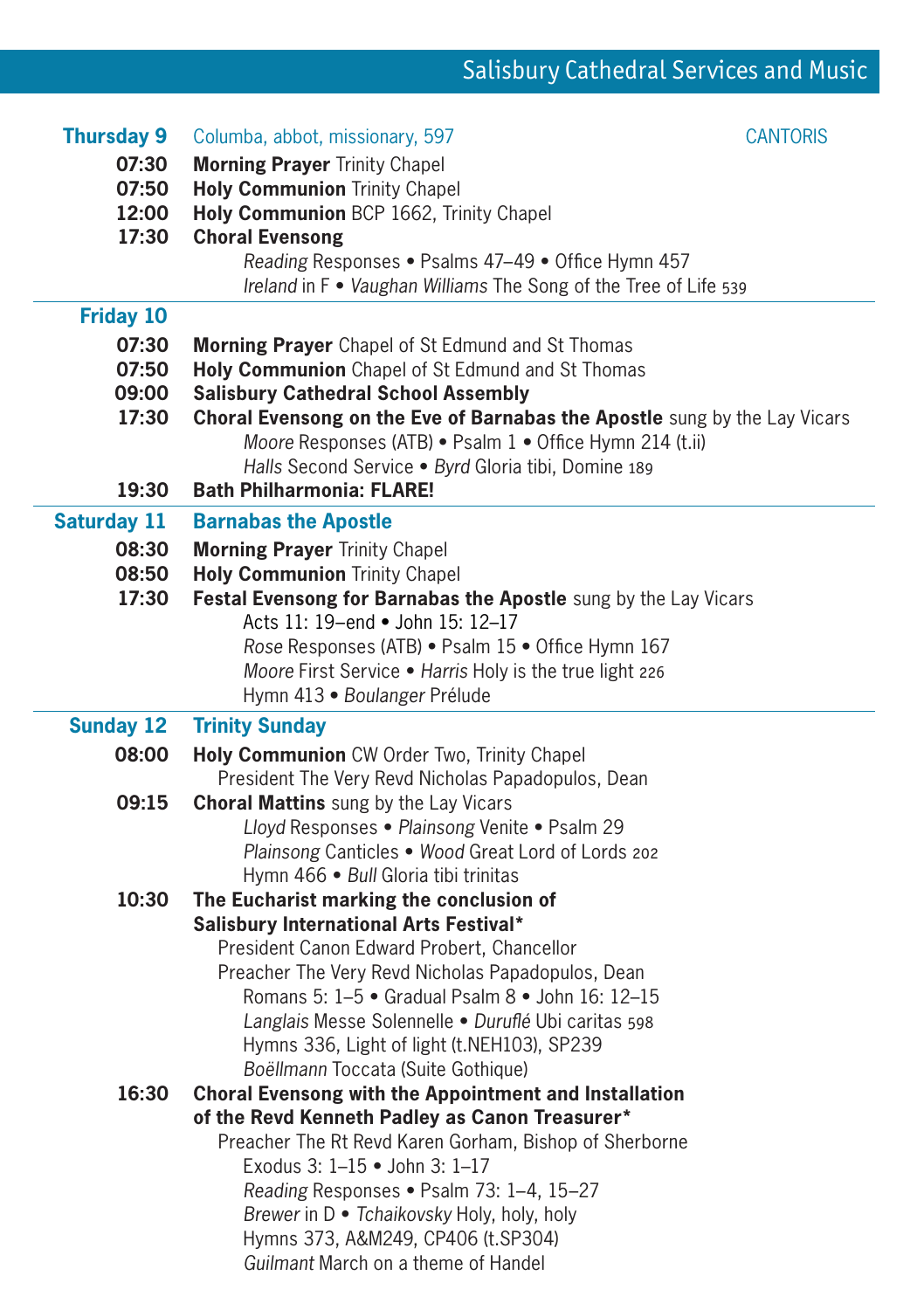# Week Beginning 12 June 2022

| <b>Sunday 12</b>    | <b>Trinity Sunday</b>                                                                                 |
|---------------------|-------------------------------------------------------------------------------------------------------|
| 08:00               | Holy Communion CW Order Two, Trinity Chapel                                                           |
|                     | President The Very Revd Nicholas Papadopulos, Dean                                                    |
| 09:15               | <b>Choral Mattins</b> sung by the Lay Vicars                                                          |
|                     | Lloyd Responses . Plainsong Venite . Psalm 29                                                         |
|                     | Plainsong Canticles . Wood Great Lord of Lords 202                                                    |
|                     | Hymn 466 · Bull Gloria tibi trinitas                                                                  |
| 10:30               | The Eucharist marking the conclusion of                                                               |
|                     | Salisbury International Arts Festival*                                                                |
|                     | President Canon Edward Probert, Chancellor                                                            |
|                     | Preacher The Very Revd Nicholas Papadopulos, Dean<br>Romans 5: 1-5 . Gradual Psalm 8 . John 16: 12-15 |
|                     | Langlais Messe Solennelle · Duruflé Ubi caritas 598                                                   |
|                     | Hymns 336, Light of light (t.NEH103), SP239                                                           |
|                     | Boëllmann Toccata (Suite Gothique)                                                                    |
| 16:30               | Choral Evensong with the Appointment and Installation                                                 |
|                     | of the Revd Kenneth Padley as Canon Treasurer*                                                        |
|                     | Preacher The Rt Revd Karen Gorham, Bishop of Sherborne                                                |
|                     | Exodus 3: 1-15 • John 3: 1-17                                                                         |
|                     | Reading Responses . Psalm 73: 1-4, 15-27                                                              |
|                     | Brewer in D · Tchaikovsky Holy, holy, holy                                                            |
|                     | Hymns 373, A&M249, CP406 (t.SP304)                                                                    |
|                     | Guilmant March on a theme of Handel                                                                   |
| <b>Monday 13</b>    |                                                                                                       |
| 07:30               | <b>Morning Prayer Trinity Chapel</b>                                                                  |
| 07:50               | <b>Holy Communion Trinity Chapel</b>                                                                  |
| 17:30               | <b>Choral Evensong</b>                                                                                |
|                     | Reading Responses . Psalms 69 (omit 23-29), 70                                                        |
|                     | Bevan Magnificat (tone ii) . Wood Nunc dimittis in B flat                                             |
|                     | Haydn Achieved is the glorious work (ii) 120 (2)                                                      |
| <b>Tuesday 14</b>   |                                                                                                       |
| 07:30               | <b>Morning Prayer Trinity Chapel</b>                                                                  |
| 07:50               | <b>Holy Communion Trinity Chapel</b>                                                                  |
| 12:00               | Holy Communion CW Order One, Trinity Chapel                                                           |
| 17:30               | <b>Choral Evensong</b><br>Reading Responses . Psalms 73-74                                            |
|                     | Bevan Canticles (tones iv and iii) • Palestrina Exsultate Deo 160                                     |
|                     |                                                                                                       |
| <b>Wednesday 15</b> |                                                                                                       |
| 07:30               | <b>Morning Prayer Trinity Chapel</b>                                                                  |
| 07:50<br>12:00      | <b>Holy Communion Trinity Chapel</b><br>Prayers for Justice and Peace Trinity Chapel                  |
| 15:30               | <b>Weekly Reflection Online</b>                                                                       |
| 17:30               | <b>Evening Prayer on the Eve of Corpus Christi</b>                                                    |
|                     | Psalms 110, 111                                                                                       |
|                     |                                                                                                       |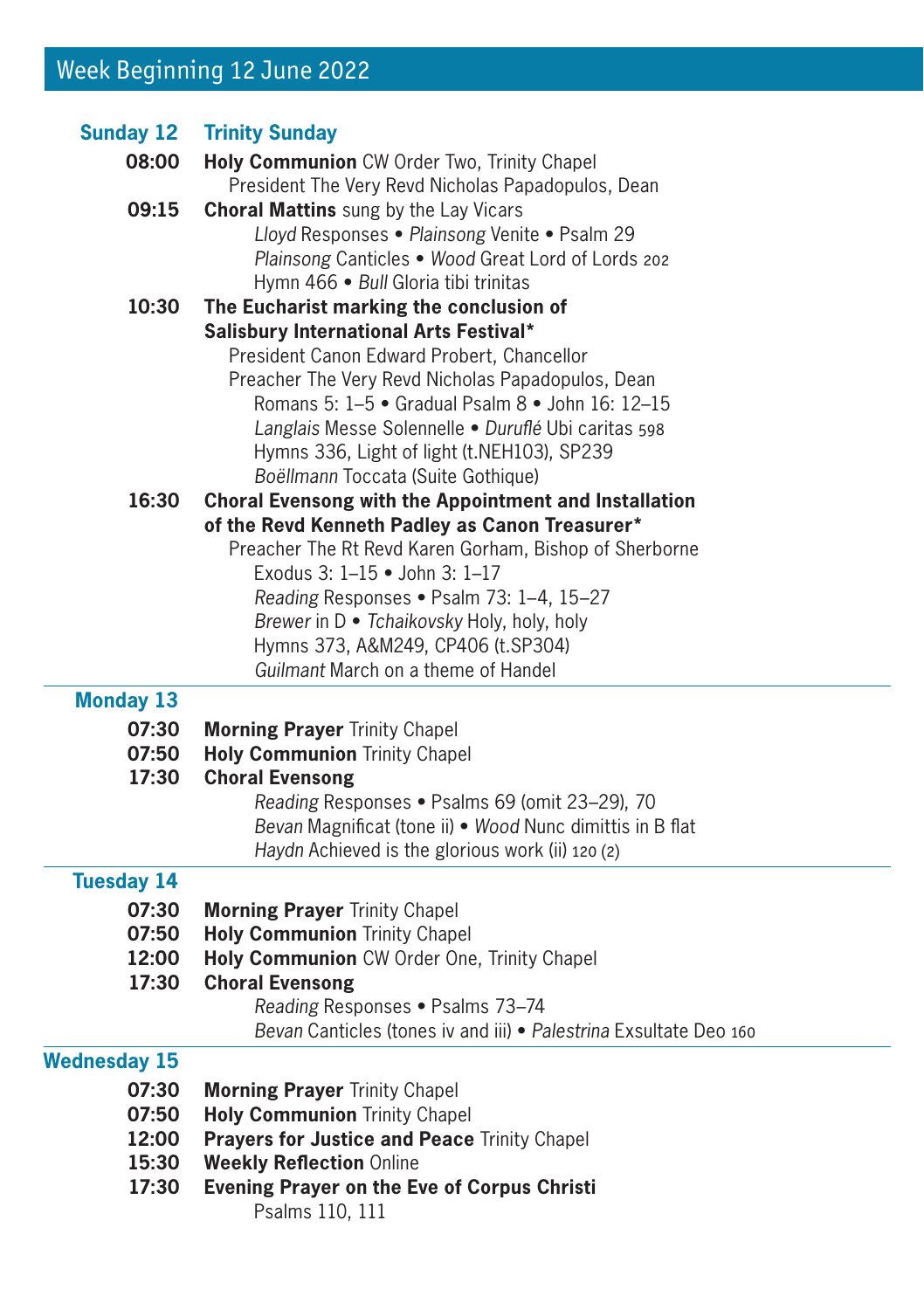| Thursday 16        | <b>Corpus Christi</b><br><b>DECANI</b>                                   |  |
|--------------------|--------------------------------------------------------------------------|--|
| 07:30              | <b>Morning Prayer Trinity Chapel</b>                                     |  |
| 07:50              | <b>Holy Communion Trinity Chapel</b>                                     |  |
| 12:00              | Holy Communion BCP 1662, Trinity Chapel                                  |  |
| 17:30              | The Eucharist for the Feast of Corpus Christi                            |  |
|                    | 1 Corinthians 11: 23-26 · Gradual Psalm 116: 11-16 · John 6: 51-58       |  |
|                    | Ireland in C · Elgar O salutaris hostia 415                              |  |
|                    | Hymns 268 (t.202), 307                                                   |  |
| Friday 17          |                                                                          |  |
| 07:30              | <b>Morning Prayer Trinity Chapel</b>                                     |  |
| 07:50              | <b>Holy Communion Trinity Chapel</b>                                     |  |
| 09:00              | <b>Salisbury Cathedral School Assembly</b>                               |  |
| 12:00              | Rosary Prayer Group Chapel of St Edmund and St Thomas                    |  |
| 17:30              | <b>Choral Evensong</b> sung by the Lay Vicars                            |  |
|                    | Plainsong Responses . Psalm 89                                           |  |
|                    | Plainsong Canticles (tone iv) . Purcell In God's word will I rejoice 266 |  |
|                    |                                                                          |  |
| <b>Saturday 18</b> |                                                                          |  |
| 08:30              | <b>Morning Prayer Trinity Chapel</b>                                     |  |
| 08:50              | <b>Holy Communion Trinity Chapel</b>                                     |  |
| 11:00              | Wedding of Tatum Worthington and Will Harding Trinity Chapel             |  |
| 17:30              | Choral Evensong attended by Salisbury Cathedral School alumni            |  |
|                    | Rose Responses . Psalm 150                                               |  |
|                    | Walmisley in D minor . Hilton Lord, for thy tender mercy's sake 331      |  |
|                    | Hymn 427 • Stanford Postude in D minor                                   |  |
| 19:00              | Organ Festival Concert given by Katherine Dienes                         |  |
| <b>Sunday 19</b>   | <b>The First Sunday after Trinity</b>                                    |  |
| 08:00              | Holy Communion CW Order Two, Trinity Chapel                              |  |
|                    | President The Very Revd Nicholas Papadopulos, Dean                       |  |
| 09:15              | <b>Choral Mattins</b>                                                    |  |
|                    | Rose Responses . Venite Chant 2 . Psalm 55: 17-25                        |  |
|                    | Ireland in F • Sanders in B flat • Bruckner Locus iste 326               |  |
|                    | Hymn 357 • Beach Prelude on an old folk tune                             |  |
| 10:30              | The Eucharist*                                                           |  |
|                    | President Canon Anna Macham, Precentor                                   |  |
|                    | Preacher The Very Revd Nicholas Papadopulos, Dean                        |  |
|                    | Galatians 3: 23-end · Gradual Psalm 22: 22-28 · Luke 8: 26-39            |  |
|                    | Palestrina Missa Brevis . Lloyd The Call 517                             |  |
|                    | Hymns 345, CP427, CP609 · Bach Allabreve (BWV 589)                       |  |
| 15:00              | Inauguration of the Ministry of The Rt Revd Stephen Lake                 |  |
|                    | as the 79th Bishop of Salisbury*                                         |  |
|                    | See special order of service                                             |  |
|                    |                                                                          |  |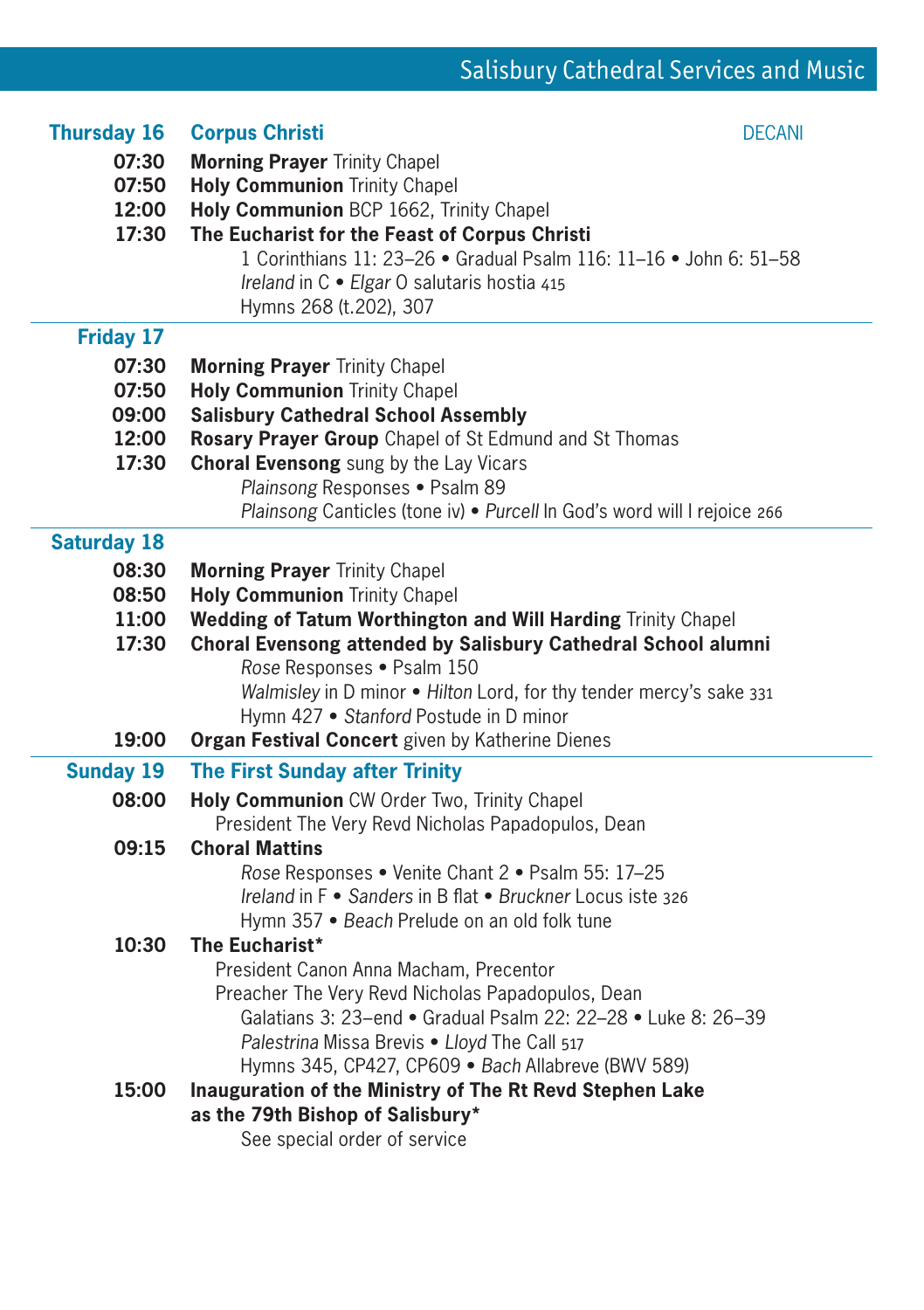# Week Beginning 19 June 2022

| <b>Sunday 19</b><br>08:00 | <b>The First Sunday after Trinity</b><br>Holy Communion CW Order Two, Trinity Chapel<br>President The Very Revd Nicholas Papadopulos, Dean                                                                                                                                           |
|---------------------------|--------------------------------------------------------------------------------------------------------------------------------------------------------------------------------------------------------------------------------------------------------------------------------------|
| 09:15                     | <b>Choral Mattins</b><br>Rose Responses • Venite Chant 2 • Psalm 55: 17-25<br>Ireland in F • Sanders in B flat • Bruckner Locus iste 326<br>Hymn 357 • Beach Prelude on an old folk tune                                                                                             |
| 10:30                     | The Eucharist*<br>President Canon Anna Macham, Precentor<br>Preacher The Very Revd Nicholas Papadopulos, Dean<br>Galatians 3: 23-end • Gradual Psalm 22: 22-28 • Luke 8: 26-39<br>Palestrina Missa Brevis . Lloyd The Call 517<br>Hymns 345, CP427, CP609 · Bach Allabreve (BWV 589) |
| 15:00                     | Inauguration of the Ministry of The Rt Revd Stephen Lake<br>as the 79th Bishop of Salisbury*<br>See special order of service                                                                                                                                                         |
| <b>Monday 20</b>          |                                                                                                                                                                                                                                                                                      |
| 07:30                     | <b>Morning Prayer Trinity Chapel</b>                                                                                                                                                                                                                                                 |
| 07:50                     | <b>Holy Communion Trinity Chapel</b>                                                                                                                                                                                                                                                 |
| 12:30                     | Memorial Service for Richard Southwell Quire                                                                                                                                                                                                                                         |
| 17:30                     | <b>Choral Evensong</b>                                                                                                                                                                                                                                                               |
|                           | Rose Responses . Psalm 104<br>Byrd Second Service . Palestrina Sicut cervus desiderat 478                                                                                                                                                                                            |
| <b>Tuesday 21</b>         |                                                                                                                                                                                                                                                                                      |
| 07:30                     | <b>Morning Prayer Trinity Chapel</b>                                                                                                                                                                                                                                                 |
| 07:50                     | <b>Holy Communion Trinity Chapel</b>                                                                                                                                                                                                                                                 |
| 12:00                     | Holy Communion CW Order One, Trinity Chapel                                                                                                                                                                                                                                          |
| 17:30                     | <b>Choral Evensong</b>                                                                                                                                                                                                                                                               |
|                           | Rose Responses . Psalm 106                                                                                                                                                                                                                                                           |
|                           | Aston in F . Rutter A Gaelic Blessing 181                                                                                                                                                                                                                                            |
| <b>Wednesday 22</b>       | Alban, first martyr of Britain, c.250; Ember Day                                                                                                                                                                                                                                     |
| 07:30                     | <b>Morning Prayer Trinity Chapel</b>                                                                                                                                                                                                                                                 |
| 07:50                     | <b>Holy Communion Trinity Chapel</b>                                                                                                                                                                                                                                                 |
| 15:30                     | <b>Weekly Reflection Online</b>                                                                                                                                                                                                                                                      |
| 17:30                     | <b>Evening Prayer</b> said, Trinity Chapel<br>Psalms 108, 109 (omit 5-19)                                                                                                                                                                                                            |
|                           |                                                                                                                                                                                                                                                                                      |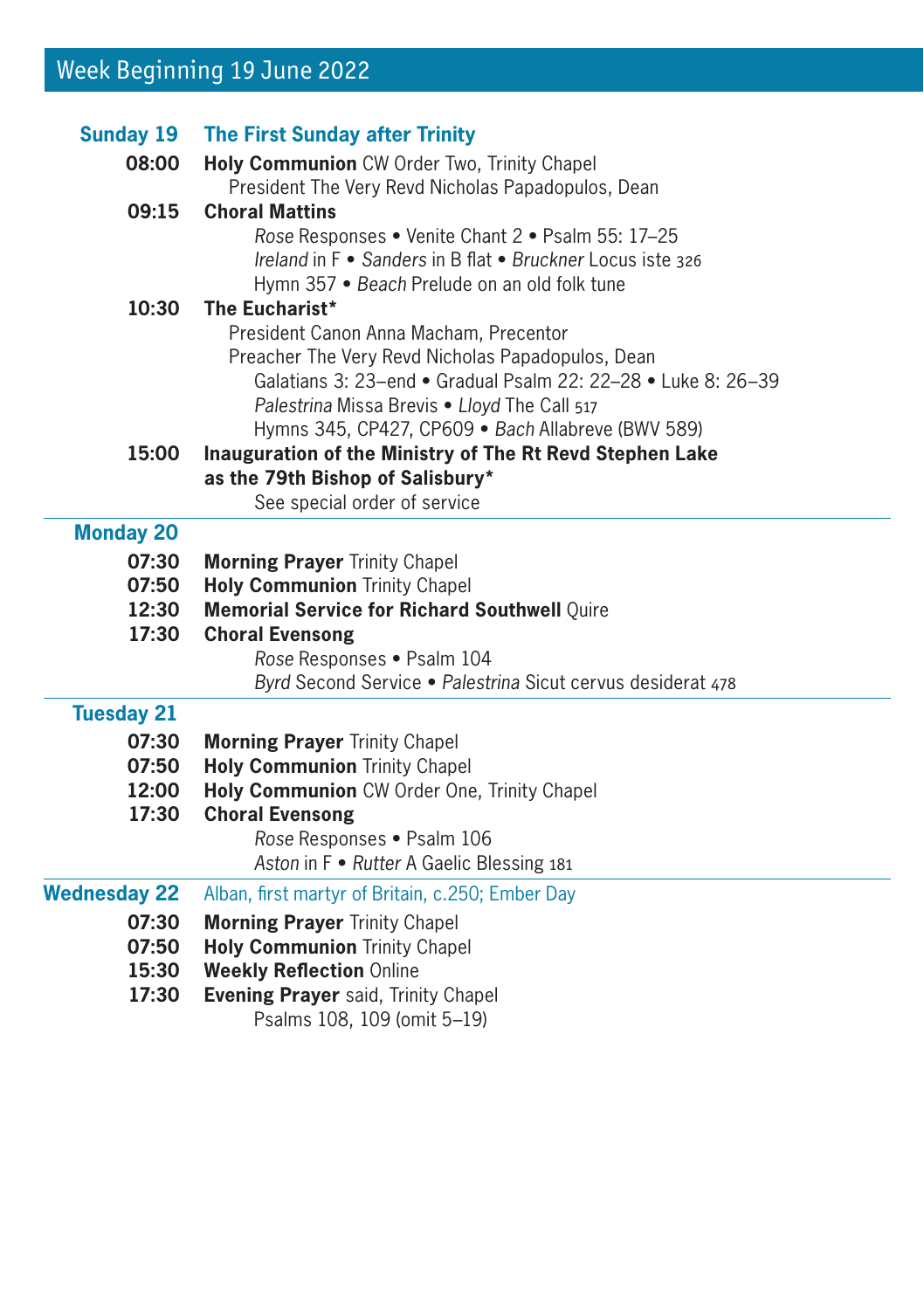| <b>Thursday 23</b> | Etheldreda, abbess, c.678; Ember Day                                                                                      | <b>CANTORIS</b> |
|--------------------|---------------------------------------------------------------------------------------------------------------------------|-----------------|
| 07:30<br>07:50     | <b>Morning Prayer Trinity Chapel</b><br><b>Holy Communion Trinity Chapel</b>                                              |                 |
| 12:00              | Holy Communion BCP 1662, Trinity Chapel                                                                                   |                 |
| 17:30              | Evening Prayer on the Eve of the Birth of John the Baptist said, Trinity Chapel                                           |                 |
|                    | Psalm 71                                                                                                                  |                 |
| <b>Friday 24</b>   | <b>Birth of John the Baptist</b>                                                                                          |                 |
| 07:30              | <b>Morning Prayer Trinity Chapel</b>                                                                                      |                 |
| 07:50              | <b>Holy Communion Trinity Chapel</b>                                                                                      |                 |
| 09:00              | <b>Salisbury Cathedral School Assembly</b>                                                                                |                 |
| 17:30              | The Eucharist for the Birth of John the Baptist sung by the Lay Vicars<br>President Canon Anna Macham, Precentor          |                 |
|                    | Preacher Revd Pete Atkinson, Minor Canon for Young People                                                                 |                 |
|                    | Acts 13: 14b–26 • Gradual Psalm 85: 8–13 • Luke 1: 57–66, 80                                                              |                 |
|                    | Byrd Mass for Three Voices . Tallis If ye love me 263                                                                     |                 |
|                    | Hymns 168 (t.288), 170                                                                                                    |                 |
| <b>Saturday 25</b> | <b>Ember Day</b>                                                                                                          |                 |
| 08:30              | <b>Morning Prayer Trinity Chapel</b>                                                                                      |                 |
| 08:50              | <b>Holy Communion Trinity Chapel</b>                                                                                      |                 |
| 17:30              | <b>Choral Evensong</b>                                                                                                    |                 |
|                    | Radcliffe Responses . Psalm 119: 73-104                                                                                   |                 |
|                    | Sumsion in A . Macmillan A New Song 4                                                                                     |                 |
| 19:30              | Hymn 376 • Harris Flourish for an Occasion<br><b>Salisbury Musical Society Concert: Mozart programme</b>                  |                 |
| <b>Sunday 26</b>   | <b>The Second Sunday after Trinity</b>                                                                                    |                 |
|                    |                                                                                                                           |                 |
| 08:00              | Holy Communion CW Order Two, Trinity Chapel<br>President Canon Kenneth Padley, Treasurer                                  |                 |
| 09:15              | <b>Choral Mattins</b>                                                                                                     |                 |
|                    | Radcliffe Responses . Venite Chant 1 . Psalm 64                                                                           |                 |
|                    | Sumsion in G · Howells Collegium Regale                                                                                   |                 |
|                    | Stanford O for a closer walk with God 486 (6)                                                                             |                 |
|                    | Hymn 391 • S S Wesley Choral Song                                                                                         |                 |
| 10:30              | The Eucharist*                                                                                                            |                 |
|                    | President The Revd Maggie Guillebaud                                                                                      |                 |
|                    | Preacher Canon Kenneth Padley, Treasurer                                                                                  |                 |
|                    | Galatians 5: 1, 13-25 · Gradual Psalm 16 · Luke 9: 51-end<br>Victoria Missa 'O quam gloriosum' . Byrd Ave verum corpus 62 |                 |
|                    | Hymns 440 (omit v.4), 271, SP171 • Bach Fugue in C minor (BWV 582)                                                        |                 |
| 13:00              | Baptism of William George Jackson Font                                                                                    |                 |
| 16:30              | <b>Choral Evensong*</b>                                                                                                   |                 |
|                    | Preacher Canon Anna Macham, Precentor                                                                                     |                 |
|                    |                                                                                                                           |                 |
|                    | Genesis 27: 1-40 • Mark 6: 1-6                                                                                            |                 |
|                    | Radcliffe Responses • Psalm 60                                                                                            |                 |
|                    | Statham in E minor . Elgar Light out of darkness 317<br>Hymn 239 · Elgar Andante espressivo (Sonata)                      |                 |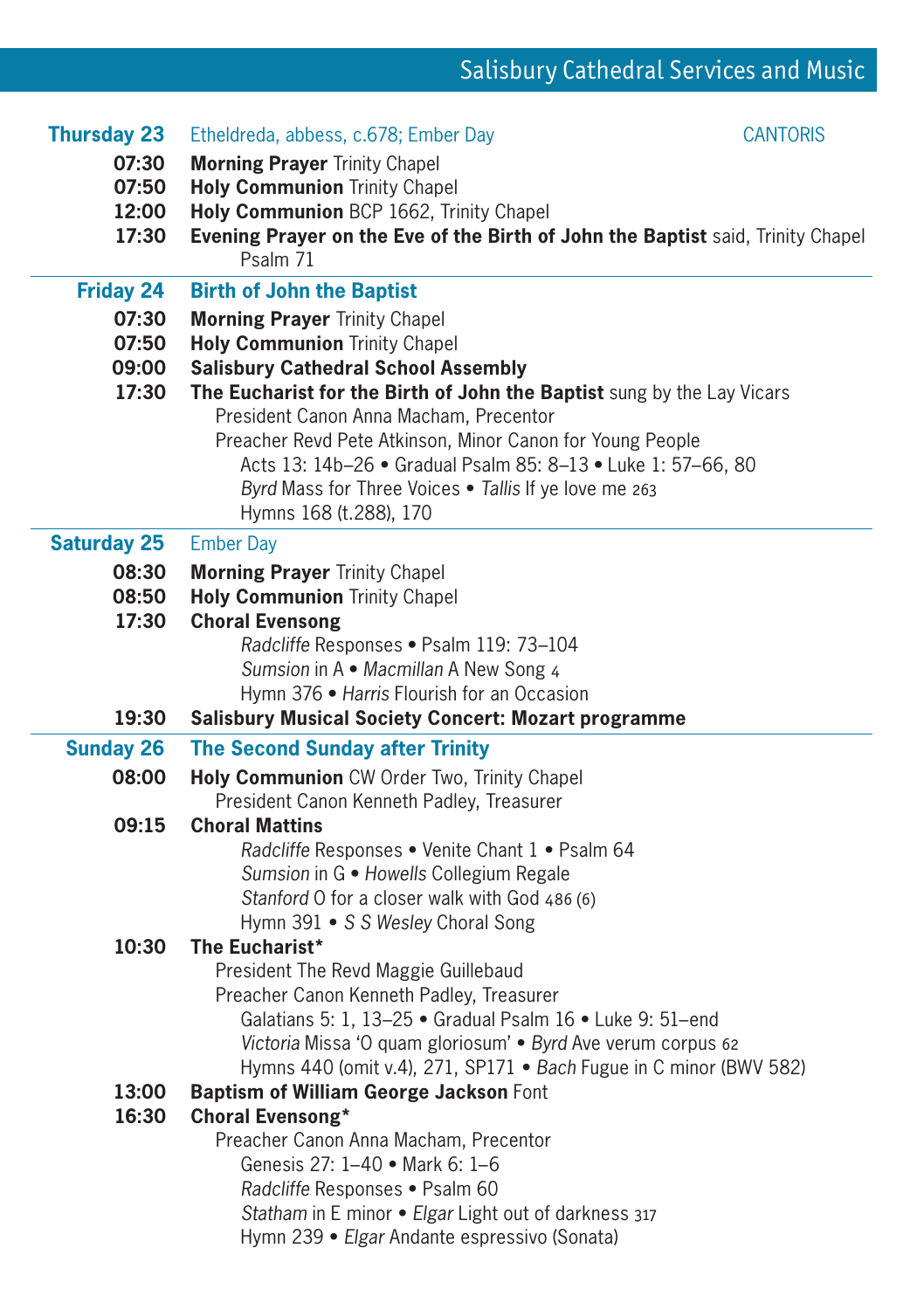# Week Beginning 26 June 2022

| <b>Sunday 26</b>                 | <b>The Second Sunday after Trinity</b>                                                                                                                                                                                                                                                                                                                                                                                                                                           |
|----------------------------------|----------------------------------------------------------------------------------------------------------------------------------------------------------------------------------------------------------------------------------------------------------------------------------------------------------------------------------------------------------------------------------------------------------------------------------------------------------------------------------|
| 08:00                            | Holy Communion CW Order Two, Trinity Chapel<br>President Canon Kenneth Padley, Treasurer                                                                                                                                                                                                                                                                                                                                                                                         |
| 09:15                            | <b>Choral Mattins</b><br>Radcliffe Responses . Venite Chant 1 . Psalm 64<br>Sumsion in G • Howells Collegium Regale<br>Stanford O for a closer walk with God 486 (6)<br>Hymn 391 • S S Wesley Choral Song                                                                                                                                                                                                                                                                        |
| 10:30                            | The Eucharist*<br>President The Revd Maggie Guillebaud<br>Preacher Canon Kenneth Padley, Treasurer<br>Galatians 5: 1, 13-25 · Gradual Psalm 16 · Luke 9: 51-end<br>Victoria Missa 'O quam gloriosum' . Byrd Ave verum corpus 62<br>Hymns 440 (omit v.4), 271, SP171 • Bach Fugue in C minor (BWV 582)                                                                                                                                                                            |
| 13:00<br>16:30                   | Baptism of William George Jackson Font<br><b>Choral Evensong*</b>                                                                                                                                                                                                                                                                                                                                                                                                                |
|                                  | Preacher Canon Anna Macham, Precentor<br>Genesis 27: 1-40 • Mark 6: 1-6<br>Radcliffe Responses . Psalm 60<br>Statham in E minor . Elgar Light out of darkness 317<br>Hymn 239 · Elgar Andante espressivo (Sonata)                                                                                                                                                                                                                                                                |
| <b>Monday 27</b>                 |                                                                                                                                                                                                                                                                                                                                                                                                                                                                                  |
| 07:30<br>07:50<br>17:30          | <b>Morning Prayer Trinity Chapel</b><br><b>Holy Communion Trinity Chapel</b><br><b>Choral Evensong</b><br>Radcliffe Responses . Psalms 126-131<br>Patrick Short Service • Lloyd View me, Lord 612                                                                                                                                                                                                                                                                                |
| <b>Tuesday 28</b>                | Irenaeus, bishop, teacher of the faith, c.200                                                                                                                                                                                                                                                                                                                                                                                                                                    |
| 07:30<br>07:50<br>12:00<br>17:30 | <b>Morning Prayer Trinity Chapel</b><br><b>Holy Communion Trinity Chapel</b><br>Holy Communion attended by the Mothers' Union CW Order One, Trinity Chapel<br>Choral Evensong on the Eve of Peter and Paul, Apostles, with the Installation<br>as a Canon of the Bishop of Salisbury<br>Radcliffe Responses . Psalms 136, 137 (omit 9), 138<br>Noble in B minor • Wesley Thou wilt keep him in perfect peace 567<br>Hymns 484 (t.167), 393                                       |
| <b>Wednesday 29</b>              | <b>Peter and Paul, Apostles</b>                                                                                                                                                                                                                                                                                                                                                                                                                                                  |
| 07:30<br>07:50<br>15:30<br>17:30 | <b>Morning Prayer Trinity Chapel</b><br><b>Holy Communion Trinity Chapel</b><br><b>Weekly Reflection Online</b><br>The Eucharist for Peter and Paul, Apostles, marking the 50th Anniversary of<br>the Ordination of the Revd Canon Jeremy Davies as Priest<br>President Revd Canon Jeremy Davies<br>Preacher Revd Canon Jeremy Davies<br>Acts 12: 1-11 . Gradual Psalm 125 . Matthew 16: 13-19<br>Mozart Coronation Mass . Vilette Tu es Petrus 587<br>Hymns on order of service |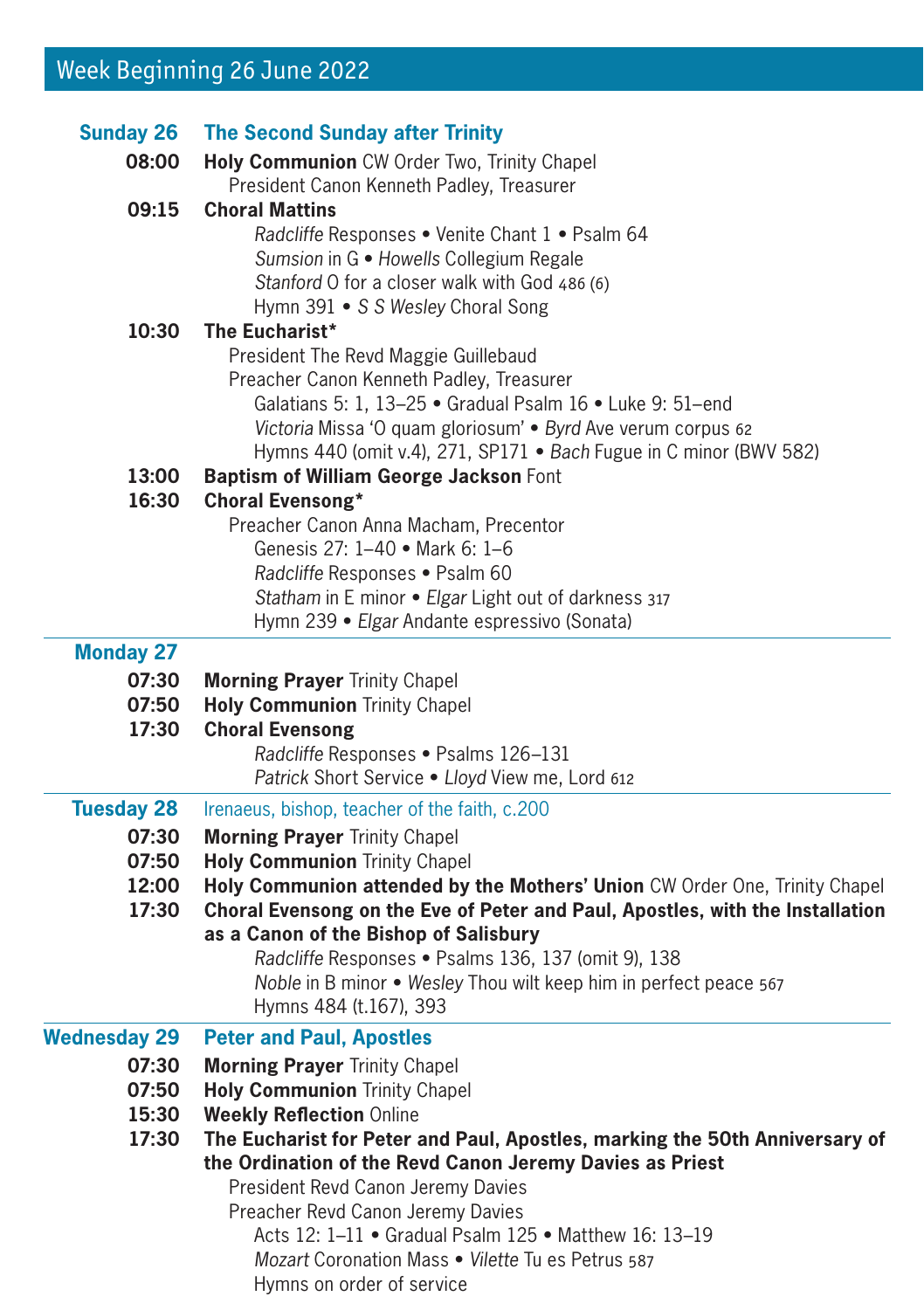### **Thursday 30** DECANI

- **07:30 Morning Praver** Trinity Chapel
- **07:50 Holy Communion** Trinity Chapel
- **12:00 Holy Communion** BCP 1662, Trinity Chapel
- **15:15 The Edward Heath Charitable Foundation: Ken Clarke in Discussion** Spire Crossing
- **17:30 Evening Prayer**

## Psalms 147, 148

## **Friday 1**

- **07:30 Morning Prayer** Trinity Chapel
- **07:50 Holy Communion** Trinity Chapel
- **09:00 Salisbury Cathedral School Assembly**
- **17:30 Choral Evensong** sung by the Lay Vicars *Plainsong* Responses • Psalms 6–8 *Plainsong* Canticles (tone i) • *Gibbons* O Lord, I lift my heart 394

#### **Saturday 2**

- **08:30 Morning Prayer Trinity Chapel**
- **08:50 Holy Communion** Trinity Chapel
- **15:00 Evening Prayer** said, Chapel of St Edmund and St Thomas
- **16:30 Diocesan Ordination of Priests** *Ireland* in C • *Stanford* Justorum animæ 570 (1) Hymns on order of service • *Widor* Toccata (Symphonie V)

## **Sunday 3 Thomas the Apostle**

- **08:00 Holy Communion** CW Order Two, Trinity Chapel President Canon Nigel Davies, Vicar of the Close
- **09:15 Morning Prayer** said, Trinity Chapel
- **10:30 Diocesan Ordination of Deacons**

 President The Right Revd Stephen Lake, Bishop of Salisbury Preacher The Ven Rosemary Lain-Priestley

Ephesians 2: 19–end • John 20: 24–29

*Schubert* in G • *Franck* Panis angelicus 435

Hymns on order of service • *Mulet* Carillon Sortie

**13:00 Baptism of Rory Peter Phipps** Font

## **16:30 Choral Evensong\***

 Preacher Canon Edward Probert, Chancellor Genesis 29: 1–20 • Mark 6: 7–29 *Radcliffe* Responses **•** Psalm 65 *Leighton* Second Service • *Chilcott* Even such is time 154 Hymn 173 (t.265) • *Franck* Choral III